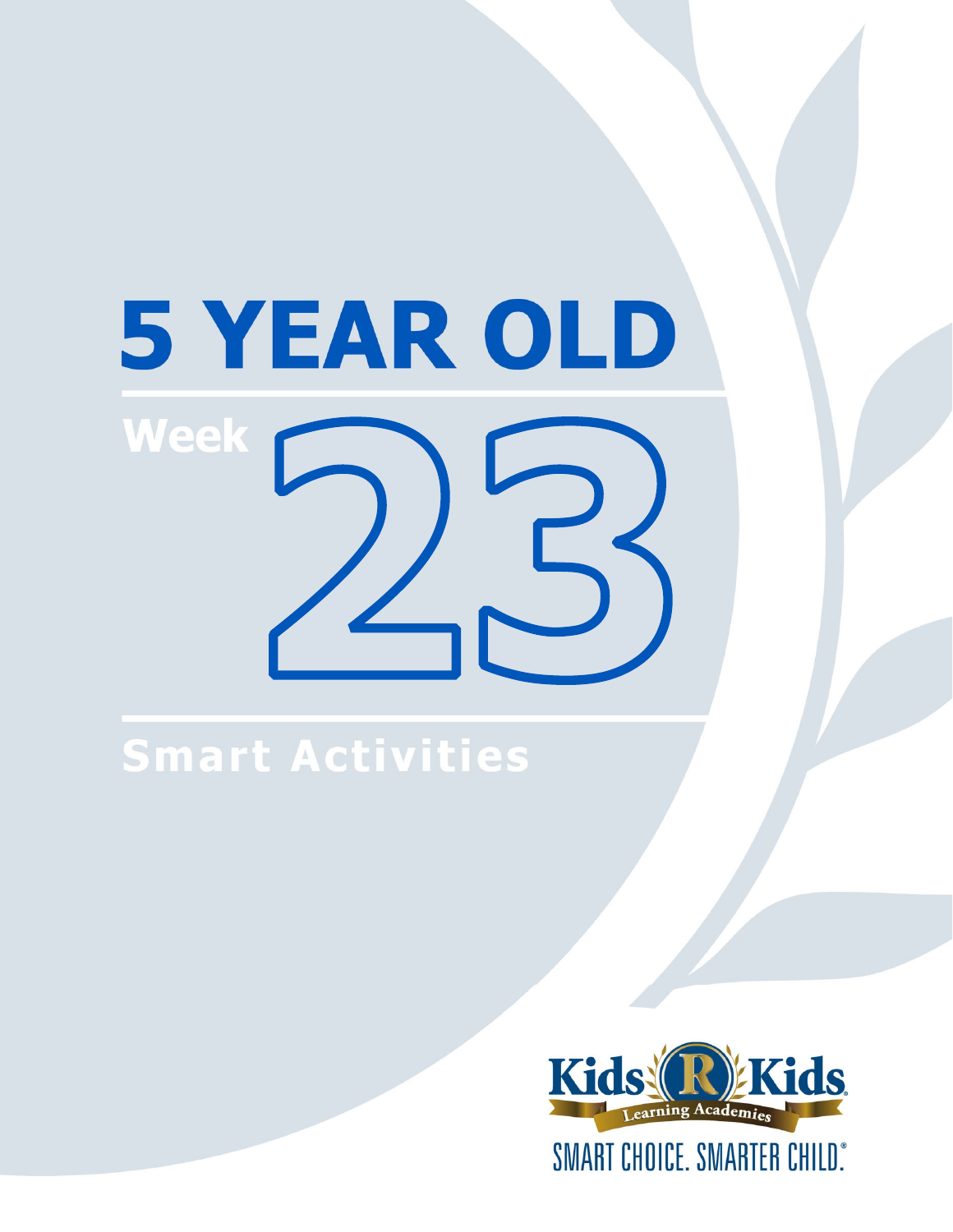# **Day 1 Week 23**

#### **New York City**

**Materials:** internet access, website: https://youtu.be/kGWI98omIbM **Preparation:** Preview video. **Instructions:** 

- 1. Encourage your child to join you.
- 2. Say, "We are going on a virtual tour of New York City!"
- 3. Ask questions about the video, ex: "How many pizzerias are in New York?" "How many sculptures are in Central Park?"



## **Arthur In New York**

**Materials:** internet access, website:

**https://youtu.be/28Rze-p4uH0<br><b>Preparation:** Preview video.<br>**Instructions:**<br>1 Friest this wonderful stars shout Auth **Preparation: Preview video. Instructions:** 

- 1. Enjoy this wonderful story about Author visiting New York City with his family.
- 2. Ask questions about the story, "What did Author like the best in the museum?" "What hotel did they stay at?"



## **Island Hopping**

Materials: boats (2, toy), chalk, chalkboard, construction paper, markers, scissors **Preparation:** From construction paper, cut out medium squares. Draw sets of islands on each square (up to 10). Place squares on the floor. **Instructions:** 

- 1. Say, "We are going island hopping!"
- 2. Demonstrate tossing a boat onto "islands." Pick up the square and count how many "islands" are in the set.
- 3. Encourage your child to follow.
- 4. Repeat activity if interest remains.



## **Crab Walk**

**Preparation:** Preview movement. Find or create an open area.

#### **Instructions:**

Give your child step by step instructions:

**Crab Walk** - Sit on your bottom with your knees bent and feet flat on the floor. Place your hands behind your hips on the ground. Press your hands and feet down as you lift your hips up high. Lengthen your belly, chest, and back of the neck. Release your bottom down. Now move around like a crab.



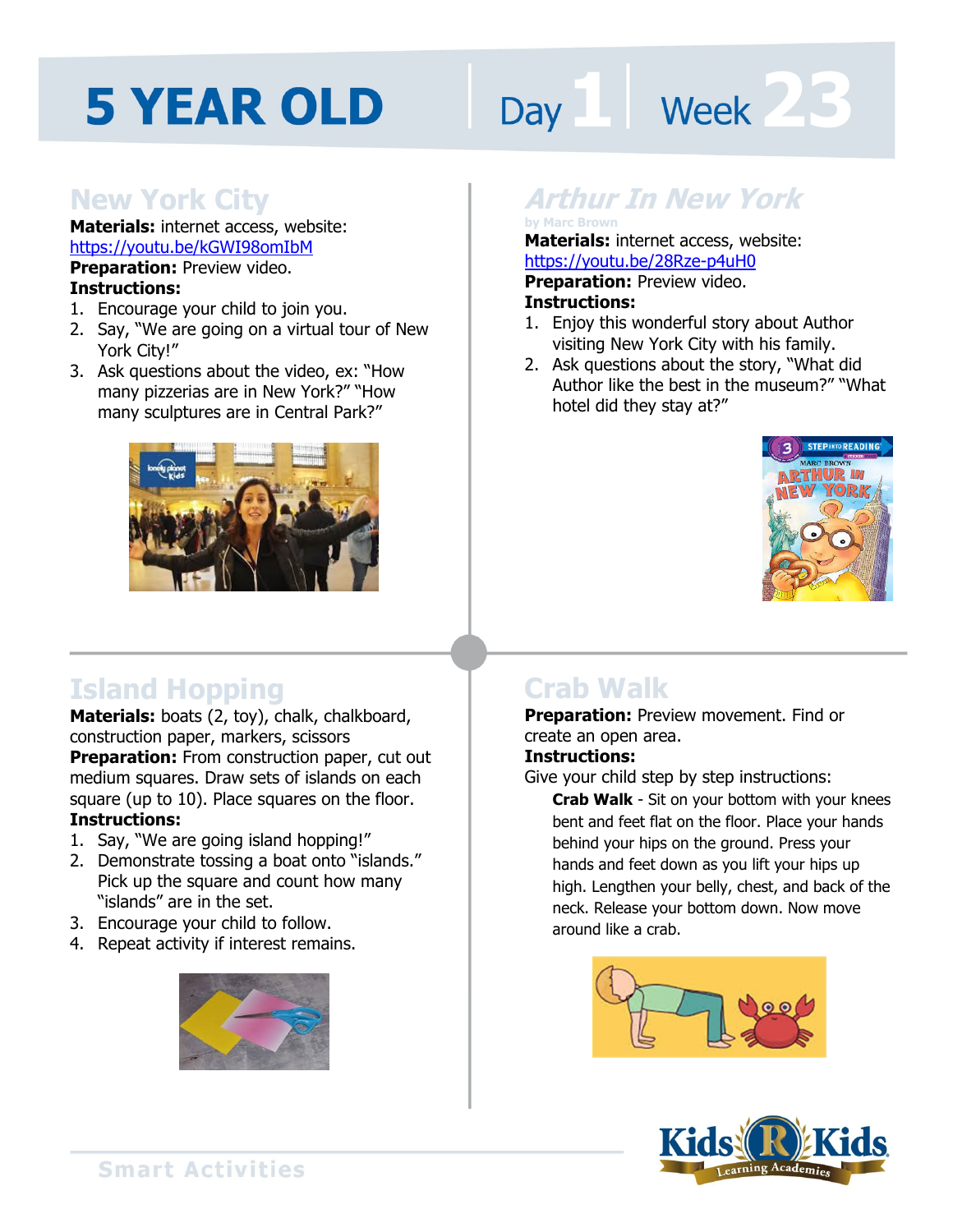# **Day 2 Week 2.3**

#### **New York City Facts**

**Materials:** internet access, website: https://youtu.be/eLYH8viJ5Qc

**Preparation:** Preview video. **Instructions:** 

- 1. Say, "We are going to some interesting facts about New York City!"
- 2. Ask questions about the video, ex: "How many different languages are spoken in New York City?" "What is New York City's nickname?"



## **My New York City Skyline**

**Materials:** construction paper, crayons, paint, paintbrush, internet access, website: https://youtu.be/UN3uF3990Q0

**Preparation:** Preview video. Prepare area. **Instructions:** 

- 1. Say, "We are watching a video of the New York City skyline!"
- 2. Explain to your child that "skyline" means "an outline of land and buildings defined against the sky."
- 3. After watching the video, provide materials and encourage your child to paint a N.Y.C skyline.



## **The Adventures of Big Sil New York, N,Y by A.J Bennett**

**Materials:** internet access, website:<br>https://youtu.be/Gs-Lcjyr2Pg<br>**Preparation:** Preview video.

https://youtu.be/Gs-Lcjyr2Pg

**Preparation:** Preview video.

#### **Instructions:**

- 1. Enjoy this wonderful story about a dog's magical adventure in New York City!
- 2. Ask questions about the story, "Why didn't Big Sil want to drive?" "Where did Big Sil go to eat?"



## **New York Workout**

**Preparation:** Preview movement. Find or create an open area.

#### **Instructions:**

Encourage your child to join you in doing some exercises.

**Hurdle Hops**: jump side-to-side or front-to-back over pretend hurdle

**One-Foot Hops**: lift one knee and jump on standing leg; alternate (This is a great balance challenge too!)



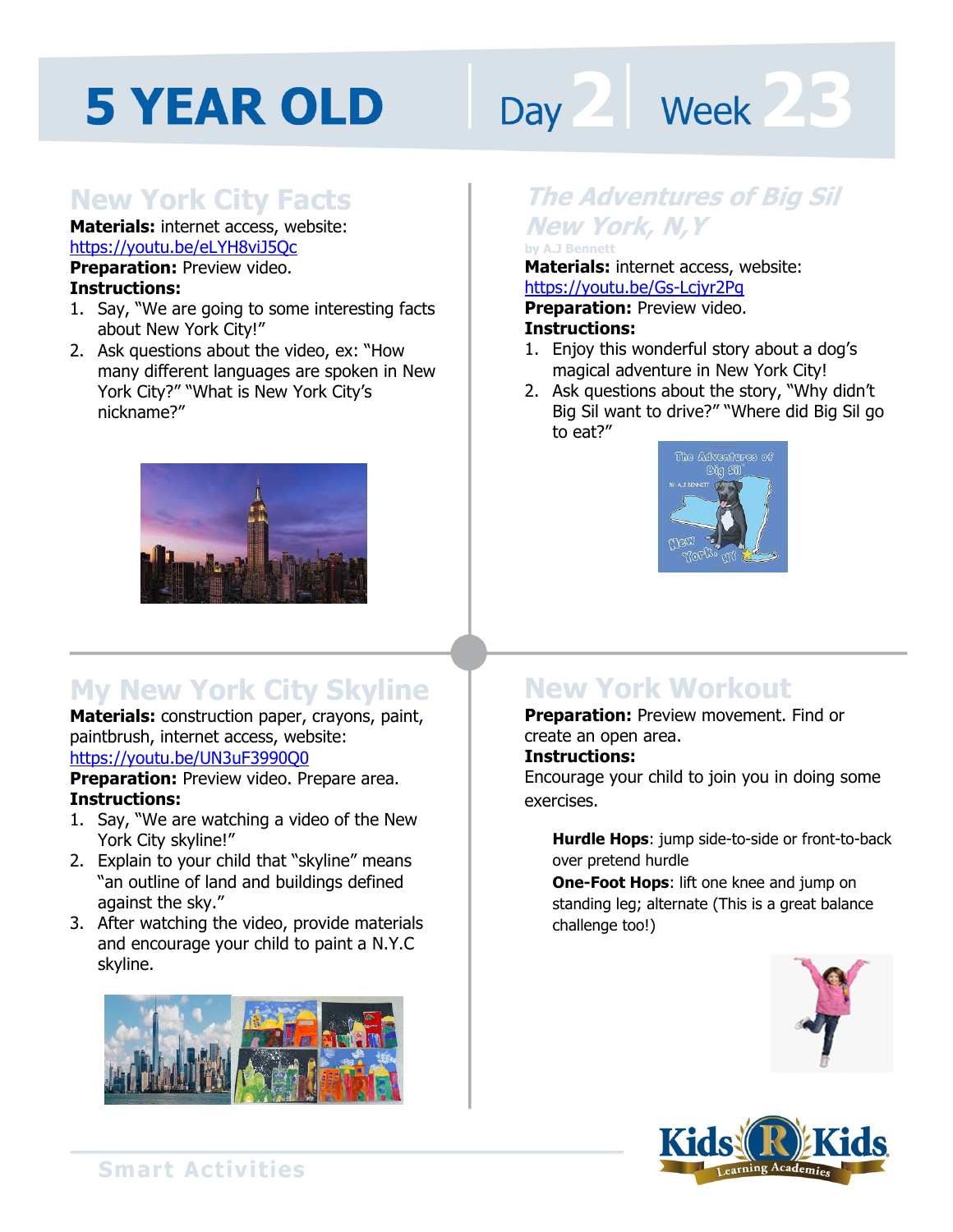# Day 3 **Week** 23

## **The Brooklyn Bridge**

**Materials:** internet access, website: https://youtu.be/HWw4tPUzk8c **Preparation:** Preview video.

**Instructions:** 

- 1. Say, "We are going to watch a video about the Brooklyn Bridge!"
- 2. Ask questions about the video, ex: "What type of bridge is the Brooklyn Bridge?" "Who supervised the completion of the bridge?"



## **Bridge Building**

**Materials:** craft sticks, white glue, paper, pencil, toy cars

**Preparation:** Prepare area. Gather materials. **Instructions:** 

- 1. Say, "We are going to build our own bridge!"
- 2. Provide your child paper and pencil to draw/design a bridge.
- 3. After your child designs his/her bridge, provide craft sticks and glue. Discuss the design and assist while he/she builds.
- 4. Allow to dry.
- 5. Use the cars to drive across the bridge.



#### **The Five Borough Song**

**Materials:** internet access, website: https://youtu.be/MrqgSZjM\_78

**Preparation:** Preview video.

#### **Instructions:**

- **IRCDS.//YOUGLIDE/PRIGGS2.ppm 70**<br>**Preparation:** Preview video.<br>**Instructions:**<br>1. Say, "We are going to listen to a song about the five boroughs that make up New York City!"
- 2. Ask questions about the song, ex: "Name the five boroughs." "Which of the five boroughs is the smallest?"



## **Yoga in the Park**

#### **Materials:** internet access, website: https://youtu.be/wwFLNNY\_3c4

**Preparation:** Preview video. Find or create an open area.

#### **Instructions:**

- 1. Say to your child, "We are going to do animal yoga poses."
- 2. Try to do the poses with your child.
- 3. Continue activity if your child shows interest.



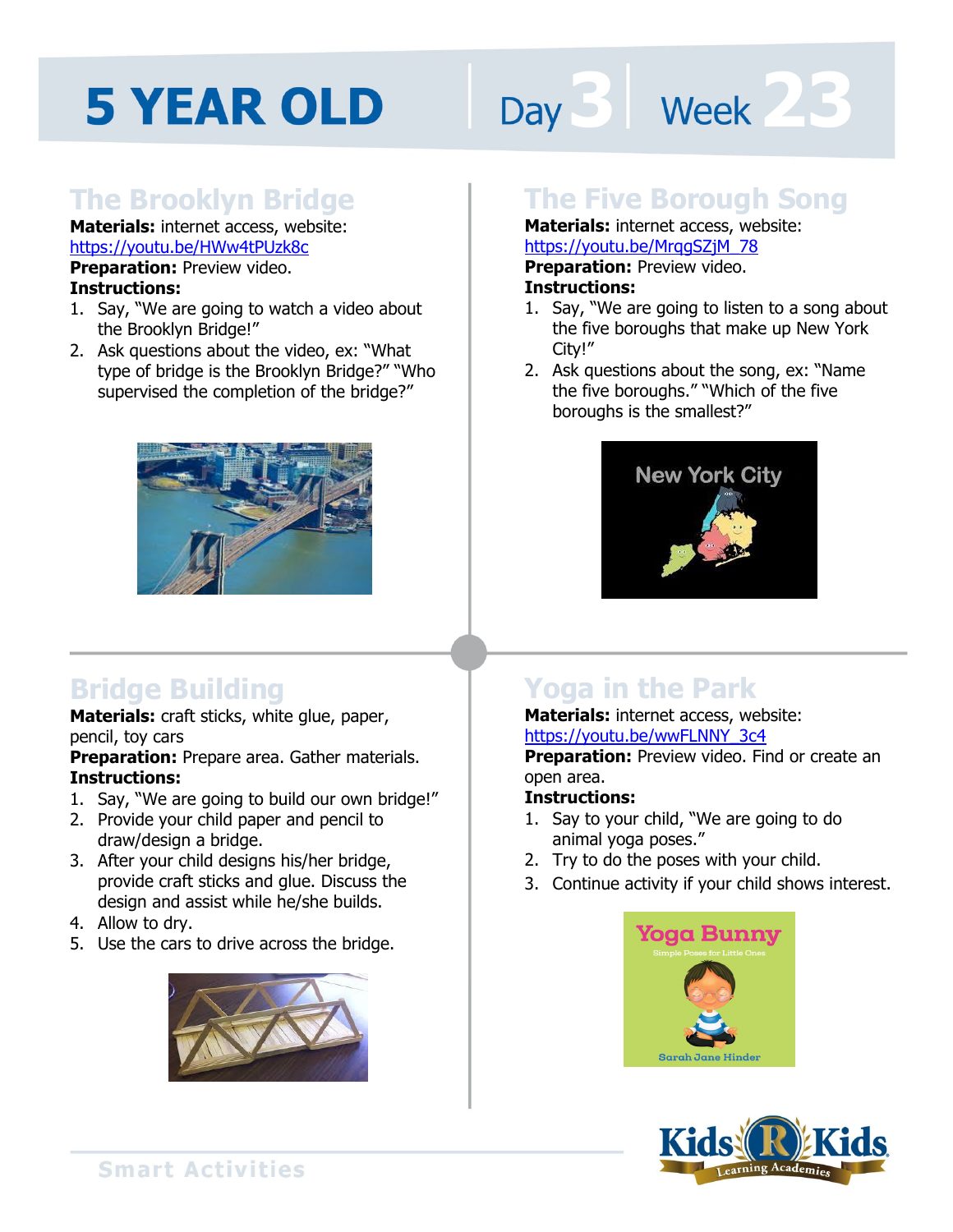# Day 1 Week 23

#### **The History of Pizza**

**Materials:** internet access, website: https://youtu.be/PRn5iONxSQQ

**Preparation:** Preview video. **Instructions:** 

- 1. Say, "We are going to watch a video about the history of pizza!"
- 2. Ask questions about the video, ex: "What does the word pizza mean?" "What was pizza considered?"



## **Pete the Cat and the Perfect Pizza Party by Kimberly & James Dean**

Materials: internet access, website:<br>https://youtu.be/yrVrFBGi43w<br>**Preparation:** Preview video.

https://youtu.be/yrVrFBGi43w

**Preparation:** Preview video.

#### **Instructions:**

- 1. Enjoy this wonderful story about Pete the Cat's pizza party!
- 2. Ask questions about the story, ex: "Who wanted papaya on the pizza?" "Do you think you would like the pizza Pete and his friends made? Why?"



#### **Pizza, Pizza**

**Materials:** baking pan, cheese, English muffins, toaster oven, tomato sauce, toppings (desired) **Preparation:** Prepare area. Gather materials. Wash hands prior to and after activity.

#### **Instructions:**

- 1. Say, "We are going to make English Muffin pizzas!"
- 2. Toast the English muffins. (This prevents sogginess)
- 3. Place toasted muffins on baking pan and spread sauce on muffins.
- 4. With adult supervision, bake muffins at 400 degrees for 10 minutes or until cheese is melted.
- 5. Remove and cool for several minutes. Enjoy!



## **Indoor Volleyball**

**Materials:** balloon or beach ball, string/yarn or pool noodle

**Preparation:** Find or create an open area. Tie string or yarn to two objects like a net or have two people hold the noodle.

#### **Instructions:**

- 1. Encourage your child to join you to get that energy out.
- 2. Have your child toss and hit the balloon or beach ball over the string. Make it challenging and raise string up higher as he/she masters the skills.